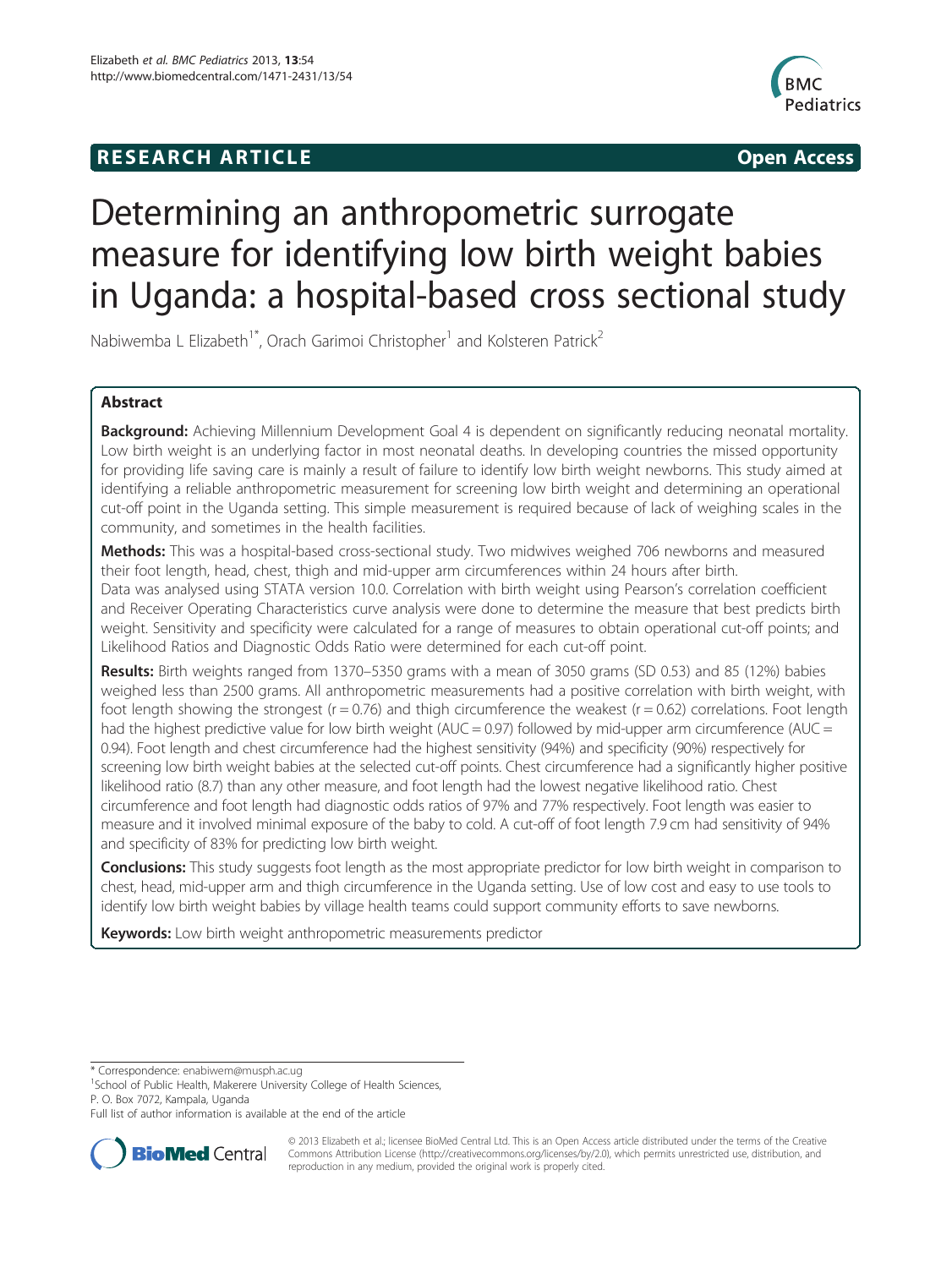# Background

Globally neonatal mortality is 23/1,000 live births and it contributes to 60% and 40% of infant and under 5 mortality respectively. A third of all neonatal deaths occur in Sub-Saharan Africa, where neonatal mortality rate (NMR) is 35/1000 live births. While infant and child mortality have decreased over the last 20 years, neonatal mortality has almost remained unchanged and this has resulted in an increase in the proportion of infant and child deaths that occur in the neonatal period [\[1](#page-5-0)]. According to the Uganda Demographic and Health Survey 2011 preliminary report, NMR decreased from 36 to 27/1000 live births over the last 10 years but the proportion of infants that die during the neonatal period increased from 37% to 50% in the same period (UBOS & MEASURE). These trends in NMR indicate that Millennium Development Goal 4 will not be achieved unless deliberate efforts are directed towards reducing deaths during the neonatal period. The leading causes of neonatal mortality are complications of preterm births, intra-partum related complications and infections namely sepsis and pneumonia [[2\]](#page-5-0).

Low birth weight (LBW), defined as a weight less than 2500 grams, is an underlying factor in up to 70% of neonatal deaths in developing countries [[3\]](#page-5-0). Low birth weight is associated with prematurity, high risk of infections, difficult breathing, hypothermia and feeding problems. Jitta and Kyaddondo estimated a prevalence of LBW in Uganda of 16% among babies that were weighed at birth [\[4](#page-5-0)]. Many LBW babies remain undetected because they are either born at home or due to logistical problems like non-availability of weighing scales, they are not weighed and are therefore deprived of the much needed care. It is imperative to identify these high risk babies early and give them adequate care needed for their survival. Deaths among LBW could be reduced with low cost interventions that focus on keeping the baby warm, hygiene, breast feeding support, early identification and management of illness in the first days and weeks of life [\[5](#page-6-0),[6](#page-6-0)]. There are efforts to improve survival of newborns through home visits by community health workers (CHWs) who are trained to identify and provide care for at risk newborns [\[7\]](#page-6-0). However, in Uganda these volunteers do not carry weighing scales as they are not readily available. No studies have been done in Uganda to identify alternative low cost methods for identifying high risk LBW babies at the community level.

Studies have been conducted in various settings to identify anthropometric surrogates for low birth weight. The anthropometric measurements that have been studied include; body length, foot length, head, chest, thigh, calf and mid-upper arm circumference [\[8-12](#page-6-0)]. Generally studies show that choice of a suitable anthropometric measure is context-specific. Various

studies recommend using specific measures including head circumference [[9](#page-6-0)], chest circumference [[8,13\]](#page-6-0), mid upper arm circumference [\[14](#page-6-0),[15\]](#page-6-0), thigh circumference [[10,16](#page-6-0)], foot length [[17\]](#page-6-0) and calf circumference [[12,18](#page-6-0)] as the most appropriate. Even where the same measure was recommended the cut-off points varied for different contexts e.g. cut-off for identifying LBW using chest circumference was 30.5 cm in Bangladesh compared to 31.3 cm in Iran [\[8](#page-6-0),[19\]](#page-6-0). There is therefore need for a study to identify the most appropriate anthropometric surrogate for LBW and its cut-off in Uganda. To date there is no documentation of similar studies conducted in Uganda. The aim of this study was to identify the most reliable anthropometric measurements for screening low birth weight babies in the community and to determine the operational cut-off point for this measure in this setting. Here we report the appropriate predictor of low birth weight and the cut-off point.

# Methods

# Study setting

The study was carried out in Iganga-Mayuge Health and Demographic Surveillance Site, Eastern Uganda. Iganga and Mayuge Districts are predominantly rural, with 70% of the population living within five kilometres of a health facility. The area is served by one hospital and several lower level health centres. Preliminary results of the Uganda Demographic and Health Survey 2010/11 indicate that neonatal and infant mortality rates are 22.3 and 77.5 per 1000 live births respectively in the Eastern region of Uganda.

# Study design, data collection and analysis

This was a hospital-based cross-sectional study carried out in Iganga General Hospital. Two hospital-based midwives and one doctor (clinical supervisor) were trained by the principal investigator for three days, on how to measure the newborns' foot length, head, chest, thigh and mid-upper arm circumferences. Informed written consent was obtained from the mothers before their babies were measured. A sample size of 512 was obtained using Buderer's formula with the following assumptions: sensitivity – 80%, LBW prevalence – 12% (Iganga Hospital data), absolute precision of sensitivity – 10% and  $\alpha$  – 5% [[20](#page-6-0)]. Data were collected between 1st September and 17th December 2009 by two midwives who assessed all live born babies for inclusion into the study. Babies with poor health conditions were excluded from the study in order to allow them get emergency care (Figure [1\)](#page-2-0).

For each recruited baby, the following measurements were done within 24 hours after birth: 1. Head circumference was measured between the glabella anteriorly and along the occipital prominence at the back of the head; 2. mid-upper arm circumference (MUAC) was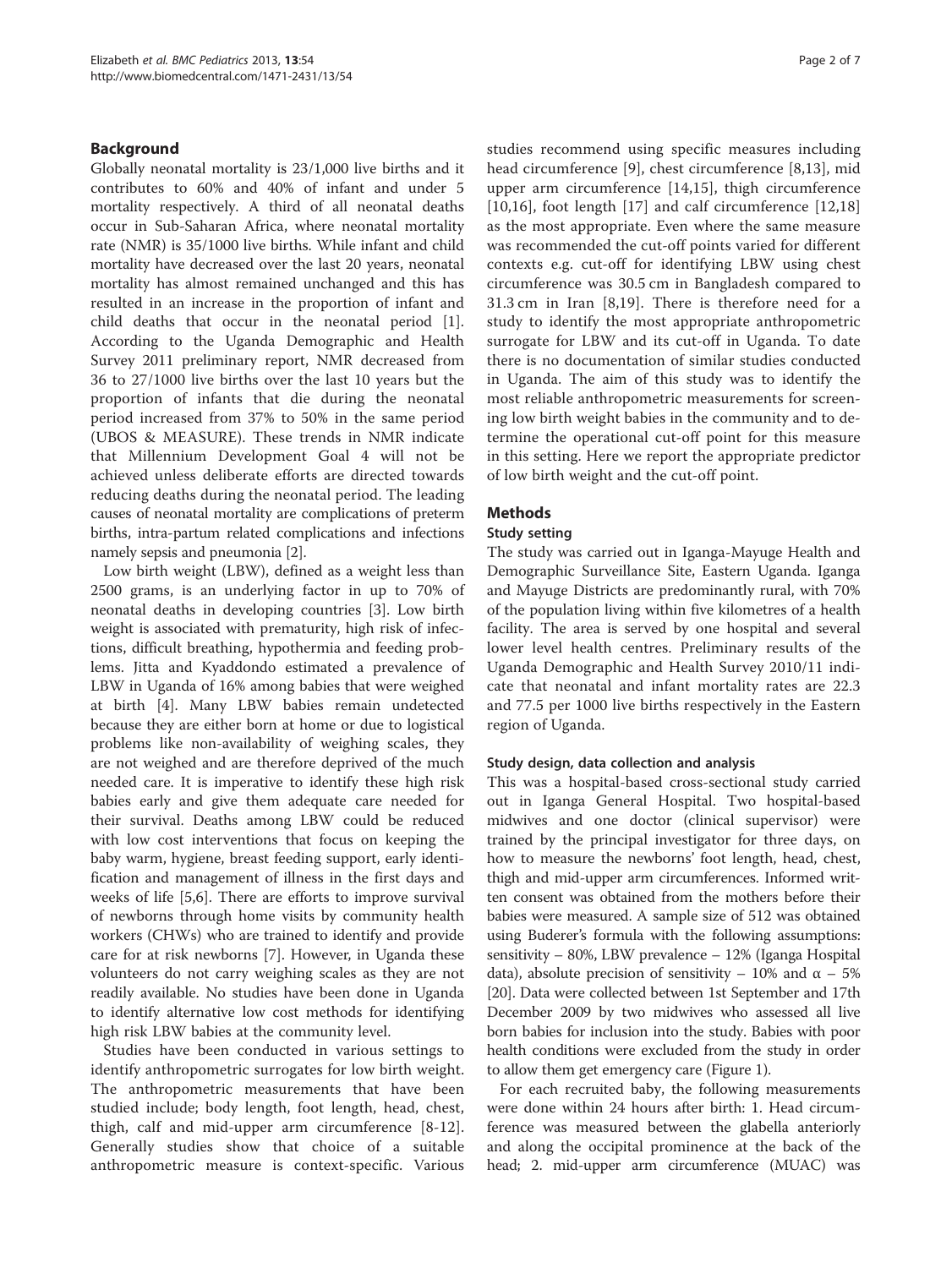<span id="page-2-0"></span>

measured at the midpoint between the tip of the acromion process and olecranon process of the left upper arm; 3. chest circumference was measured at the nipple level at the end phase of expiration; 4. thigh circumference was measured at the lowest furrow of the gluteal region using a flexible non-elastic measuring tape; 5. foot length was measured from the heel to tip of the big toe using hard transparent plastic ruler.

The measurements were taken in centimetres to one decimal place. Birth weight was measured with a digital salter scale to the nearest 10 grams. The scale was calibrated before each use using a bottle weighing 1000 grams. The midwives and a clinical supervisor, who is a medical doctor, were trained for three days on how to take the measurements. For each measurement, two readings were done by one midwife and the average was taken. The clinical supervisor performed two repeat measurements for each test for 1 in every 30 study participants to check for reliability. Data were analysed using STATA version 10.0. Five babies with missing data were excluded from the analysis. For each anthropometric measure, the mean, standard deviation and difference between the means of normal weight and LBW babies were calculated using Student's t-test. Correlation with birth weight was determined using Pearson's correlation coefficient. Receiver operating characteristics (ROC) analysis was conducted separately for each measure and the area under the curve (AUC) calculated to explore which measure best predicted birth weight. Sensitivity and specificity were calculated for a range of measures to obtain operational cut-offs that could be used to identify small babies in the community. This operational cut-off was taken as the value with the highest average value for sensitivity plus specificity i.e. the lowest total misclassification error rate. Positive likelihood ratio (+LR), negative likelihood ratio (−LR) and diagnostic odds ratio (DOR) were determined at each cut-off point. This study was approved by Makerere University School of Public Health Institutional Review Board and Uganda National Council of Science and Technology.

# Results

During the 15 weeks period, there were 753 live births, of which 711 (94%) newborns were recruited into the study. Five babies had missing data, so analysis was done for data collected from 706 babies.

## Descriptive characteristics

Three hundred and eighty babies (54%) were male. The birth weights ranged from 1370–5350 grams with a mean of 3050 grams (SD 0.53) with 85 (12%) babies having a birth weight less than 2500 grams.

In addition to measurements taken by the midwife, repeat measurements were taken by the supervisor in 24 cases. Inter-observer agreement was tested using the Kappa statistic and the results were as follows; weight-0.46, HC-0.34, FL-0.30, MUAC-0.28, CC-0.22 and TC 0.18 and  $p < 0.01$ .

There was a significant difference in means of the normal weight and LBW groups for all measurements as shown by Students  $t$ -test ( $p < 0.001$ ) [Table 1].

|  | Table 1 Means and standard deviations of the different measurements |  |  |
|--|---------------------------------------------------------------------|--|--|
|--|---------------------------------------------------------------------|--|--|

| Measure in cm                      | Range         | Mean (SD)         |                                       |                                          | Mean                  |
|------------------------------------|---------------|-------------------|---------------------------------------|------------------------------------------|-----------------------|
|                                    |               | <b>All babies</b> | <b>Birth weight</b><br>$<$ 2500 grams | <b>Birth weight</b><br>$\geq$ 2500 grams | difference<br>p-value |
|                                    |               |                   |                                       |                                          |                       |
| Head circumference (HC)            | $23.5 - 54.5$ | 34.4(2.0)         | 32.0 (1.52)                           | 34.7 (1.84)                              | 0.0010                |
| Foot length (FL)                   | $6.0 - 9.3$   | 7.9(0.51)         | 7.2(0.46)                             | 8.1(0.43)                                | 0.0001                |
| Mid upper arm circumference (MUAC) | $6.0 - 19.0$  | 10.9(1.36)        | 9.1(0.83)                             | 11.1(1.23)                               | 0.0001                |
| Thigh circumference (TC)           | $7.5 - 36.5$  | 16.8(2.27)        | 14.1 (1.35)                           | 17.2(2.11)                               | 0.0010                |
| Chest circumference (CC)           | $13.5 - 52.0$ | 32.5 (2.64)       | 28.6 (2.14)                           | 33.0 (2.23)                              | 0.0006                |
| Weight in grams                    | 1370-5350     | 3050 (0.53)       | 2120 (0.27)                           | 3280 (0.42)                              | 0.0001                |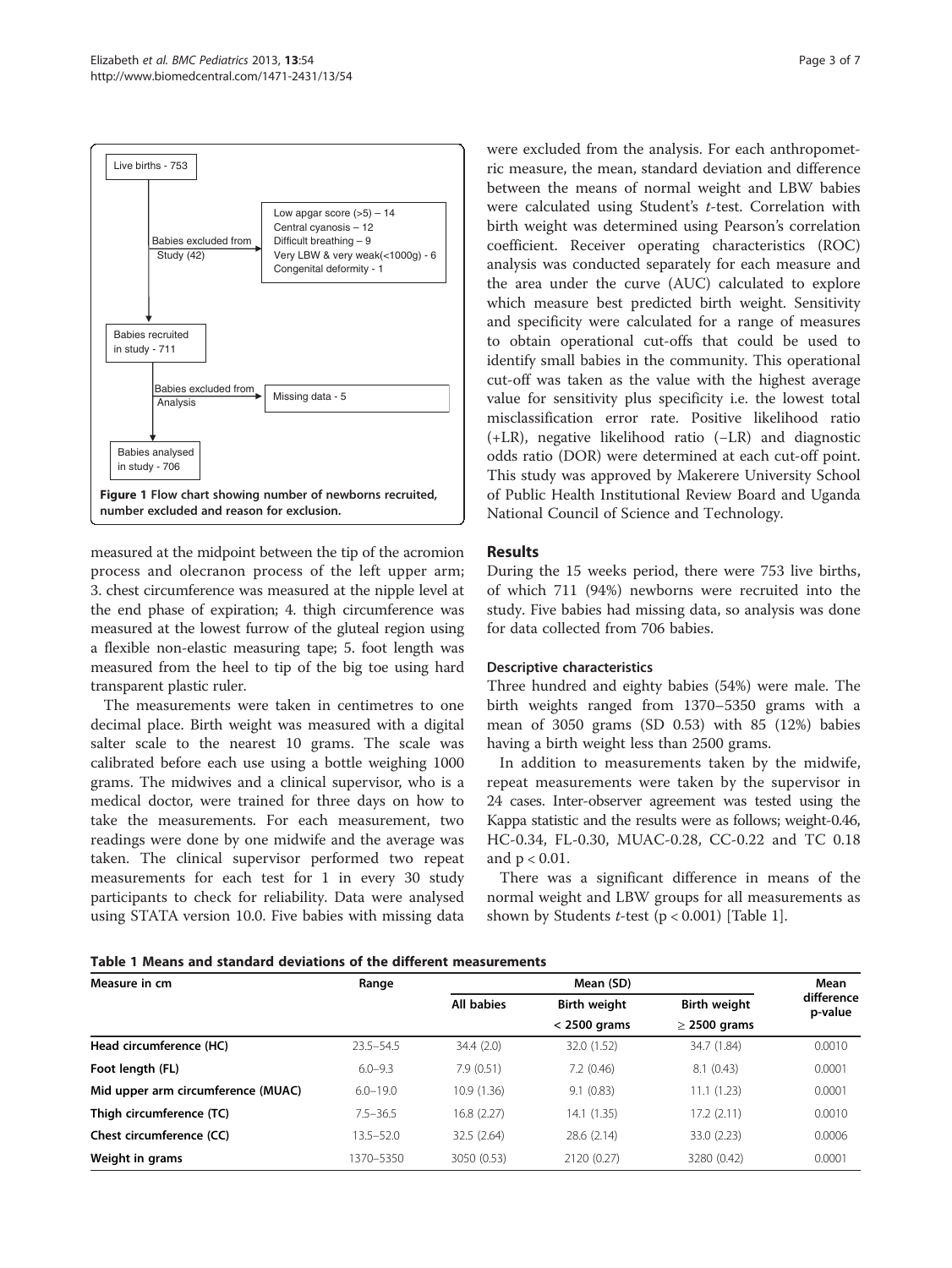|                                    | <b>AUC (95% CI)</b> | Correlation coefficient, r (95% CI) | $r^2$ |
|------------------------------------|---------------------|-------------------------------------|-------|
| Head circumference (HC)            | $0.89(0.86 - 0.93)$ | $0.63(0.54 - 0.67)$                 | 0.40  |
| Foot length (FL)                   | $0.97(0.95 - 0.99)$ | $0.76(0.62 - 0.85)$                 | 0.58  |
| Mid upper arm circumference (MUAC) | $0.94(0.92 - 0.97)$ | $0.67(0.58 - 0.74)$                 | 0.45  |
| Thigh circumference (TC)           | $0.90(0.87 - 0.93)$ | $0.62(0.51 - 0.65)$                 | 0.38  |
| Chest circumference (CC)           | $0.93(0.91 - 0.96)$ | $0.72(0.57 - 0.81)$                 | 0.52  |

Table 2 Correlation of anthropometric measurements with birth weight

# Correlation coefficients and ROC curve analysis

All the anthropometric measurements were correlated with birth weight, with Pearson correlation coefficients between 0.62 and 0.76, which are categorised as moderate to strong correlations according to Dancey and Reidy's categorisation [\[21\]](#page-6-0). The correlation coefficients (r) and coefficients of determination  $(r^2)$  for the various measurements are shown in Table 2. ROC analysis to test how well the different measures predict LBW showed that foot length had the highest AUC (0.97) while HC had the lowest (0.89) [Figure 2]. AUC of FL was significantly higher than HC and TL, but not significantly different from CC and MUAC (Table 2).

#### Sensitivity, specificity and likelihood ratios

For each anthropometric measure, sensitivity and specificity for the whole range of values were calculated and operational cut-off points determined by taking the value with the highest average of sensitivity and specificity. At the proposed cut-offs, FL and CC had the highest sensitivity (94%) and specificity (90%) respectively for screening LBW babies. Sensitivity of FL, MUAC, TC and CC were not significantly different except for HC which was significantly lower. Specificity of CC was significantly higher than for all other measurements (Table [3\)](#page-4-0). Likelihood ratios and diagnostic odds ratios for all measures are shown in Table [4.](#page-4-0) CC had a significantly higher + LR than any other measurement. FL had the lowest –LR, but it was not significantly different from –LR of MUAC and CC. DOR was highest for CC (97.1) followed by FL (77.3).

#### **Discussion**

This study shows that LBW newborns in Uganda can be identified using anthropometric surrogate measures on the first day of life. In resource poor settings where neonatal mortality remains high and many births occur at home, the missed opportunities for either providing life saving care at home or referral are mainly a result of a failure to identify high risk LBW newborns. Anthropometric measurements have been found to be reliable in identifying LBW. However, studies show that the measure of choice and its cut-off point is dependent on the context [[10,14-16](#page-6-0)], therefore the need to conduct area specific studies. Previous studies show that more work has been done for other anthropometric measurements like HC, CC, TC and MUAC than for foot length as a

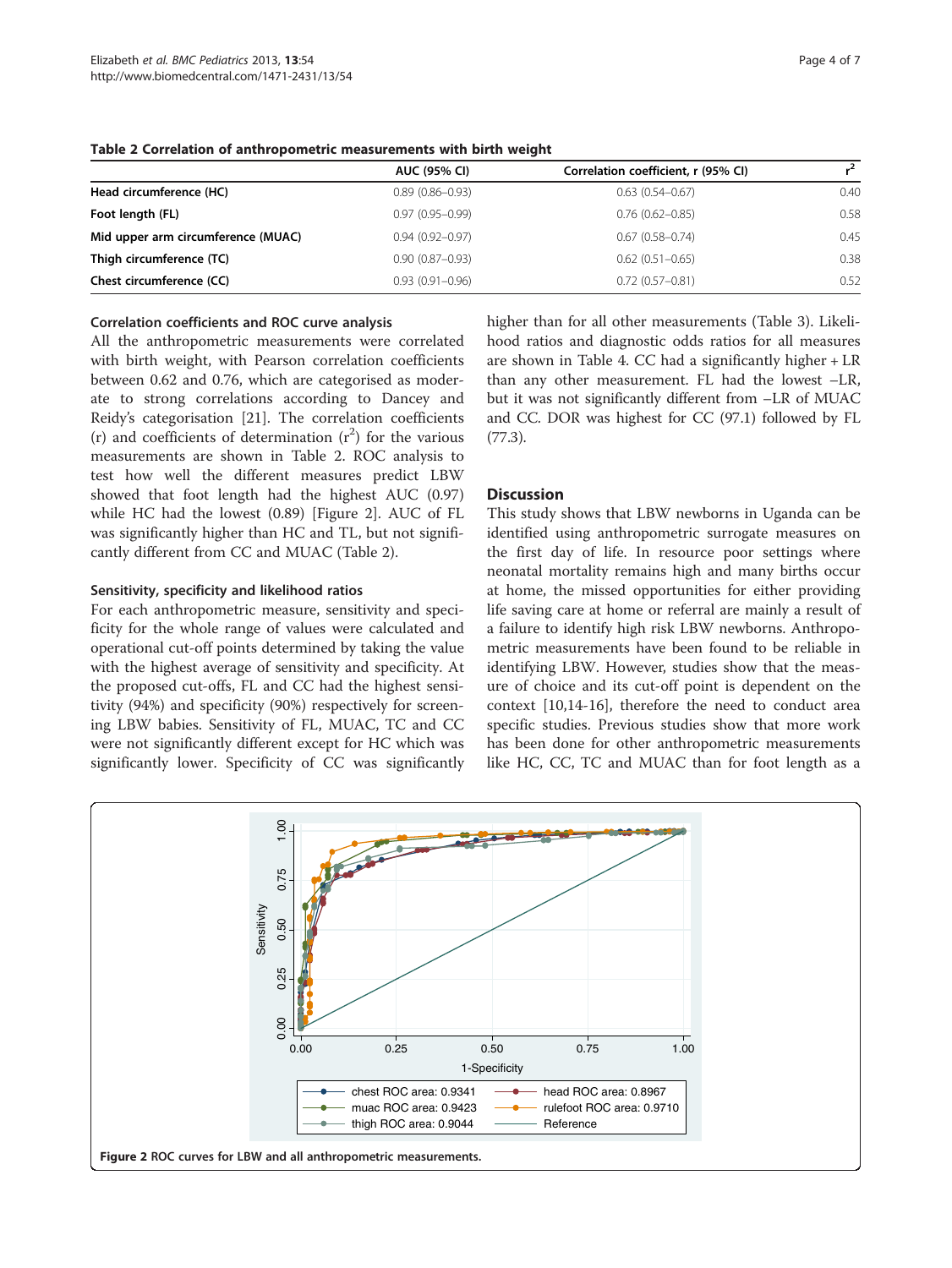|                                    | (cm)        | <b>Birth weight</b> | <b>Birth weight</b> | Sensitivity     | <b>Specificity</b> |
|------------------------------------|-------------|---------------------|---------------------|-----------------|--------------------|
|                                    |             | $<$ 2500 grams      | $\geq$ 2500 grams   | (95% CI)        | (95% CI)           |
| Head circumference (HC)            | $<$ 33.3    | 70                  | 109                 | 82.4            | 82.4               |
|                                    | $\geq$ 33.3 | 15                  | 512                 | $(79.4 - 85.5)$ | $(72.6 - 89.8)$    |
| Foot length (FL)                   | <7.9        | 80                  | 108                 | 94.1            | 82.6               |
|                                    | $\geq 7.9$  | 5                   | 513                 | $(86.8 - 98.1)$ | $(79.8 - 86.1)$    |
| Mid upper arm circumference (MUAC) | < 10.1      | 79                  | 121                 | 92.9            | 80.5               |
|                                    | $\geq 10.1$ | 6                   | 500                 | $(85.3 - 97.4)$ | $(77.2 - 83.6)$    |
| Thigh circumference (TC)           | <15.7       | 77                  | 113                 | 90.6            | 81.8               |
|                                    | $\geq 15.7$ | 8                   | 508                 | $(82.3 - 95.8)$ | $(78.7 - 84.9)$    |
| Chest circumference (CC)           | $<$ 31.0    | 78                  | 65                  | 91.8            | 89.5               |
|                                    | ≥31.0       | 7                   | 556                 | $(83.8 - 96.6)$ | $(86.9 - 91.8)$    |

<span id="page-4-0"></span>Table 3 Sensitivity and specificity of the different anthropometric measurements for predicting LBW at selected cut-off points

predictor of LBW. This is one of the few studies that compares FL with other measurements.

Although in this study all the measurements could identify LBW to some degree, FL had a fairly strong correlation with birth weight ( $r = 0.76$  and  $AUC = 0.97$ ) although from the value of  $r^2$ , only 58% of the variation in foot length can be explained by the linear relationship between FL and birth weight. Other analysis (sensitivity, specificity, +LR, -LR and DOR) indicate that the two most appropriate measurements for identifying LBW in Uganda are FL and CC.

A foot length cut-off of 7.9cm has a sensitivity of 94% and specificity of 83% for predicting LBW. At a cut-off of 7.9 cm the probability of a baby being low birth weight increases from 12% to 66% when the foot length is less than 7.9 cm (Table 3). Using a more practical cut-off of 8.0 cm for foot length increases the post-test probability from 12% to 64%.

The operational cut-off determined by our study for the different measures are comparable to cut-offs obtained in similar studies in some settings. For instance the cut-off for CC was 31.0 cm in this study which is comparable to the cut-off in Nepal  $(30.8 \text{ cm})$  and in Iran  $(31.2 \text{ cm})$   $[8,9]$  $[8,9]$  $[8,9]$ ; and that for HC was 33.3 cm in comparison to 33.5 cm in Nepal [[9\]](#page-6-0). In this study foot length cut-off of 7.9 cm is comparable to 8.0 cm that was proposed by Marchant et al. in Tanzania [\[17\]](#page-6-0).

On observation during the data collection, the midwives were finding it difficult to determine the exact point to measure the thigh, head and mid upper arm circumferences. Also timing the end of expiration to measure the chest circumference was challenging. This could have implications for use of these measurements by community health workers. However, foot length was practically easier and faster to measure. The ease with which foot length was measured compared to the rest makes it a preferred measure. A problem of accuracy of HC measurements due to moulding of the head especially when labour was prolonged or obstructed was noted by Dhar et al. [\[19](#page-6-0)]. Another advantage is that

Table 4 Likelihood ratios and diagnostic odds ratio for the different anthropometric measurements for predicting LBW at selected cut-off points

|                             | Cut-off<br>(cm) | Positive likelihood ratio<br>(95% CI) | Negative likelihood ratio<br>(95% CI) | Diagnostic odds ratio<br>$(+LR/-LR)$ |
|-----------------------------|-----------------|---------------------------------------|---------------------------------------|--------------------------------------|
| Head circumference (HC)     | 33.3            | 4.68                                  | 0.21                                  | 22.4                                 |
|                             |                 | $(3.88 - 5.7)$                        | $(0.03 - 0.34)$                       |                                      |
| Foot length (FL)            | 7.9             | 5.41                                  | 0.07                                  | 77.3                                 |
|                             |                 | $(4.52 - 6.47)$                       | $(0.03 - 0.17)$                       |                                      |
| Mid upper arm circumference | 10.1            | 4.76                                  | 0.09                                  | 52.9                                 |
| (MUAC)                      |                 | $(4.02 - 5.65)$                       | $(0.04 - 0.19)$                       |                                      |
| Thigh circumference (TC)    | 15.7            | 4.98                                  | 0.11                                  | 45.3                                 |
|                             |                 | $(4.16 - 5.96)$                       | $(0.06 - 0.22)$                       |                                      |
| Chest circumference (CC)    | 31.0            | 8.71                                  | 0.09                                  | 97.1                                 |
|                             |                 | $(6.89 - 11.0)$                       | $(0.04 - 0.19)$                       |                                      |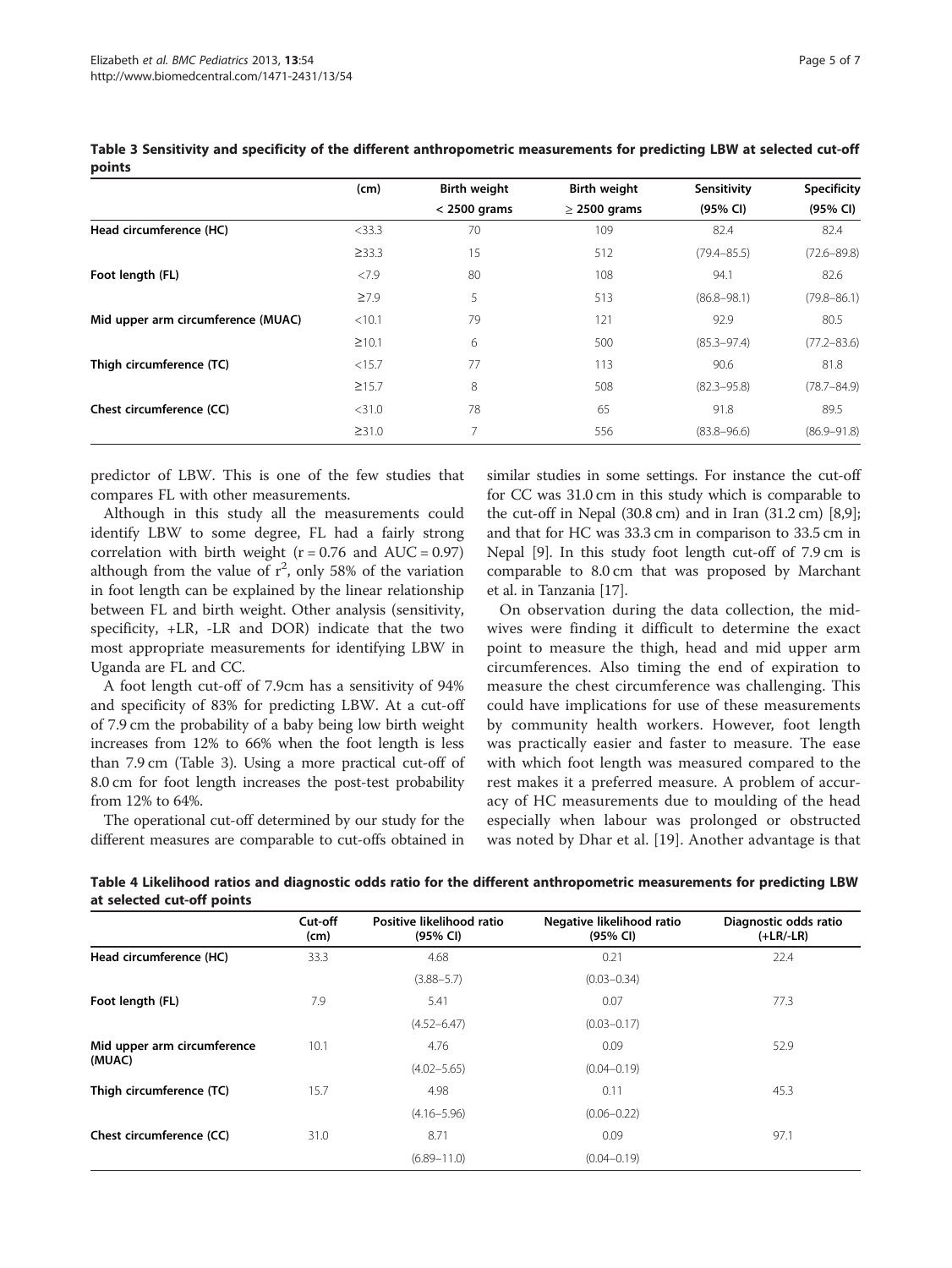<span id="page-5-0"></span>measuring the foot does not require undressing the baby thus exposing them to cold.

Although in this study, we did not test the usefulness of these measures after day 1 in identifying LBW, Marchant et al. demonstrated that foot length was a good predictor of LBW up to day 5 after birth [\[17](#page-6-0)]. This would be critical because in some cases the CHWs do not visit the newborns on the first day. A study in Uganda also showed that HC and CC can be measured in the first 2 weeks of life and extrapolated to estimate the measurement at day of birth [[22](#page-6-0)].

Uganda has launched the Village Health Team concept which is compatible with the WHO and UNICEF recommendation to provide extra care for newborns at home [[7\]](#page-6-0). It involves community health workers visiting homes to promote health, but provides no access to weighing scales in part because of cost and fears about their maintenance and sustainability. A low tech, low cost and low risk tool to identify small babies could support community efforts to save newborn lives if it is added to the VHT resources used during postpartum visits.

In using such a tool, we would be more concerned about minimising numbers of false negatives than false positives. This study tested HC, FL, MUAC, TC and CC, and showed that this is well achieved by FL. The potential risk of including babies that are falsely labelled LBW is minimal compared to the consequences of leaving out truly LBW babies.

#### Limitations

This being a hospital-based study, the estimates of LBW may not reflect what is in the community. The measurements were done by health workers but the tool will be used by community volunteers and their skills are likely to be different. However a validation of this tool will be done in the community with community volunteers. There was potential for bias by having the same midwife perform both gold standard and index measurements, but this was minimised by the investigator not knowing the cut-off points for the index measurements. The exclusion of very small babies could have led to under estimation of the true sensitivity and specificity since these are more likely to be observed by the proxy measurement.

## Conclusion

This study suggests that foot length is the most appropriate predictor for LBW given its high predictive values and ease of measurement in comparison to head, chest, thigh and mid-upper arm circumference. A FL cut-off of 7.9 cm had the lowest total misclassification error rate.

Further research to establish how reliable foot length is when applied by non-medical persons e.g. community health workers and mothers themselves as compared to trained medical staff, as well as its acceptability is recommended. We also recommend further research to prospectively evaluate the foot length cut-off of 7.9 cm to screen LBW babies. Since some babies may not be visited on day one, studies should be done to determine the number of days after birth within which foot length remains useful for predicting LBW.

#### Competing interests

The authors declare that they have no competing interests.

#### Authors' contributions

NLE was responsible for the conception and design of the study, statistical analysis and interpretation, and drafting the manuscript. OGC contributed to the conception and design of the study, statistical analysis, interpretation, reviewing and revising the manuscript. KP contributed to statistical analysis and interpretation, and reviewing and revising the manuscript. All authors read and approved the final manuscript.

#### Authors' information

NLE is a medical doctor with a Master of Medicine in Public Health. She is currently pursuing a PhD in child health with emphasis on low birth weight and newborn care practices in the community. She is a lecturer at the School of Public Health, Makerere University College of Health Sciences; and her areas of interest are maternal and child health, community health and health promotion.

OGC is medical doctor with a doctorate in public health. He is Associate Professor and Head of the department of community health and behavioural sciences at the School of Public Health, Makerere University College of Health Sciences. He teaches maternal and child health and reproductive health including reproductive health care services organisation for populations living in emergency settings.

KP is a medical doctor and holds postgraduate degrees in pediatrics, tropical medicine and a PhD in nutrition. He is a Professor at the Institute of Tropical Medicine, Antwerp, Belgium. He works in the field of child health and nutrition.

#### Acknowledgements

This study was supported with funds from Belgian Development Corporation through the Makerere University School of Public Health/Institute of Tropical Medicine Institutional Collaboration and Sida/SAREC – Makerere University/ Karolinska Institutet Research Collaboration. We thank the African Doctoral Dissertation Research Fellowship offered by the African Population and Health Research Center (APHRC) in partnership with the International Development Research Centre (IDRC) for financial assistance for preparation of this manuscript. We thank the study participants, research team, Iganga/ Mayuge Demographic Surveillance Site.

#### Author details

<sup>1</sup>School of Public Health, Makerere University College of Health Sciences, P. O. Box 7072, Kampala, Uganda. <sup>2</sup>Institute of Tropical Medicine, Nationalstraat 155, Antwerp B-2000, Belgium.

#### Received: 8 November 2012 Accepted: 8 April 2013 Published: 12 April 2013

#### References

- UNICEF: Levels and trends in child mortality report 2011. Estimates developed by the UN inter-agency group for child mortality estimation. UNICEF New York, USA; 2011.
- 2. Liu L, Johnson HL, Cousens S, Perin J, Scott S, Lawn JE, Rudan I, Campbell H, Cibulskis R, Li M, et al: Global, regional, and national causes of child mortality: an updated systematic analysis for 2010 with time trends since 2000. Lancet 2012, 379(9832):2151–2161.
- 3. WHO: National and perinatal mortality. In Country, regional and global estimates 2004. Edited by Safer MP. Geneva, Switzerland: WHO; 2007.
- 4. Ministry of Health: Situation analysis of newborn health in Uganda: Current status and opportunities to improve care and survival. Kampala: Government of Uganda, Save the children, UNICEF, WHO; 2008